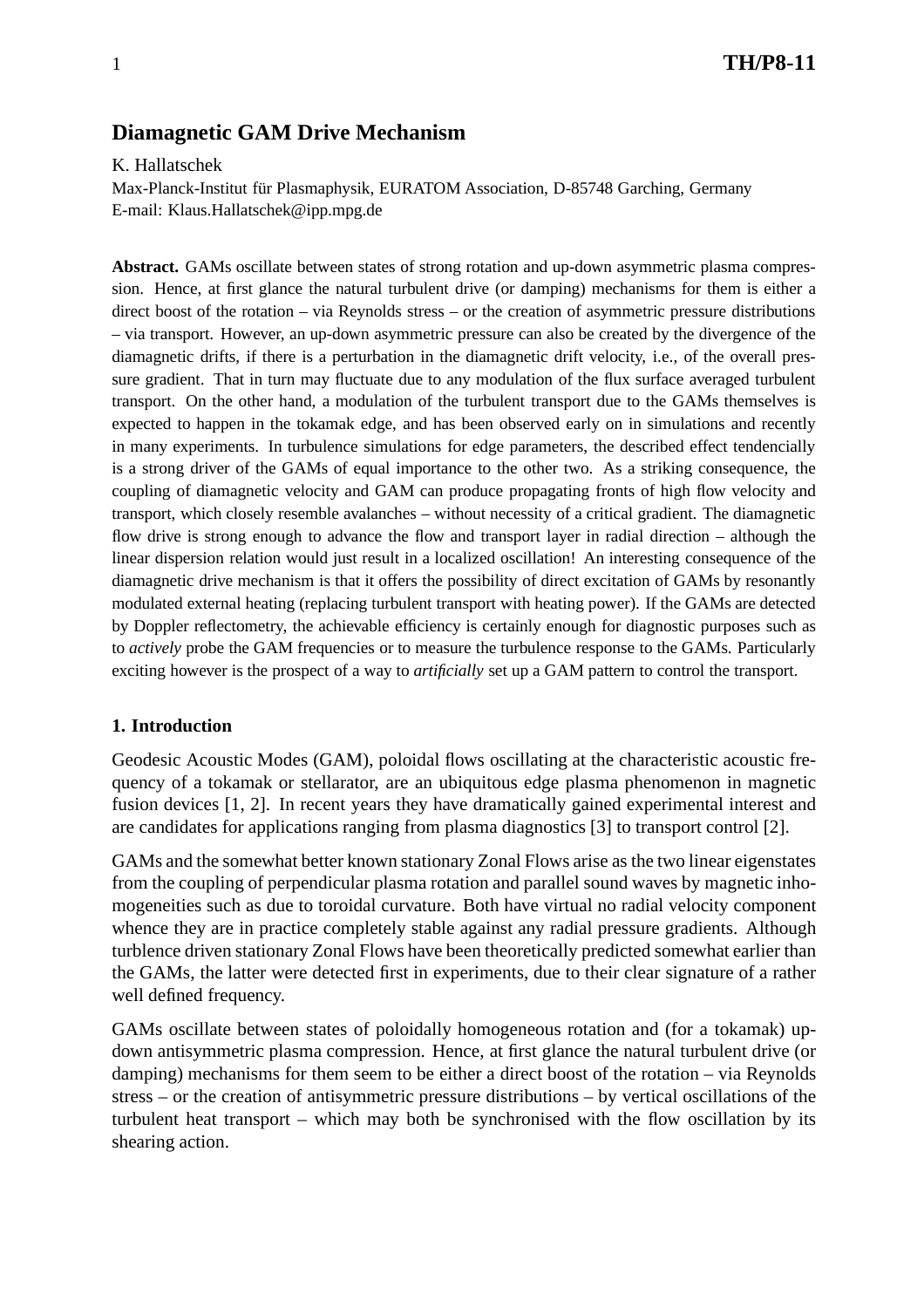### **2. Mechanism**

However, an up-down antisymmetric pressure can also be created more indirectly by the turbulence if it perturbs the ion diamagnetic drift velocity or more accurately the diamagnetic heat flux, e.g., by local flattening of the overall radial pressure gradient due to turbulent transport. Due to the inhomogeneous magnetic field, the perturbed ion diamagnetic flow and heat flow will exhibit an up-down antisymmetric divergence which creates a pressure perturbation exciting the GAM. (While the diamagnetic flows of the electrons have exactly the opposite divergence, their asymmetries are instantaneously erased due to the much greater electron mobility along the magnetic field lines.)

This requires a diamagnetic velocity modulation in resonance with the GAMs, and thus a modulation of the flux surface averaged turbulent transport in the proper phase relation with the oscillating flow. On the other hand, a modulation of the turbulent transport due to the GAMs themselves is expected to happen in the tokamak edge, and has been observed early on in simulations [4] and recently in many experiments [5].

In the simulations [4] it was found that the turbulent transport is modulated by the shear flow such that it is essentially proportional to the local flow velocity in electron diamagnetic direction. This may be described roughly by the empirical relation

$$
\delta Q = \gamma \partial_r^2 (Q - \alpha v_\theta + \beta v_{di}). \tag{1}
$$

with appropriate empirical constants  $\alpha, \beta, \gamma$ . The form of this relation is severely restricted by Gallilean invariance in θ direction of the fundamental equations, mirror symmetry with respect to the minor radius *r* and the fact that the poloidal  $E \times B$  velocity  $v_{\theta}$  is only important through its effect on the phase velocity. For example, the relation cannot directly involve  $v_{\theta}$  but only its derivatives,  $v_{\theta}$ . The contribution from the poloidal ion diamagnetic velocity  $v_{di}$  occurs, since the phase velocity is the difference of  $v_{\theta}$  and a mode specific constant times  $v_{di}$ . γ is typically rather large, so that essentially  $\delta Q \approx \alpha v_\theta - \beta v_{di}$  as for the relevant radial wavenumbers of GAMs  $k_r^2 \gamma \lesssim 1$ . For simplicity the contribution from the diamagnetic velocity outside the radial derivative operator has been neglected even though in principle the transport for very low wavenumbers is reduced if the ion diamagnetic velocity goes up, i.e., if the gradient decreases.

Neglecting neoclassical transport one obtains from the radial heat transport balance a modulation of the local ion diamagnetic velocity equal to

$$
-i\omega\delta v_{di} = -i\omega\partial_r\delta p_i = -\frac{2}{3}\partial_r^2\delta Q = -\frac{2\alpha}{3}\partial_r^2v_{\theta} + \frac{2\beta}{3}\partial_r^2v_{di},\tag{2}
$$

$$
\delta v_{di} = \frac{2i\alpha k_r^2 v_\theta}{3\omega + 2i\beta k_r^2}
$$
 (3)

with the dimensionless units  $L_{\perp} = \rho_i$ ,  $t_0 = R/(2\sqrt{T_0/m_i})$  and the fluctuation variables

$$
n = \frac{\delta n \rho^*}{n_0}, \qquad T_i = \frac{\delta T_i \rho^*}{T_0}, \qquad \phi = \frac{e \delta \phi \rho^*}{T_0}
$$
(4)

The fluid ion density and temperature equation equations for the GAMs may be written as

$$
\dot{n} - \Delta \left(\dot{\phi} + \dot{n} + \dot{T}_i\right) - C(\phi + n + T_i) = 0\tag{5}
$$

$$
\dot{T}_i - \frac{2}{3}\Delta\left(\dot{\phi} + \dot{n} + \frac{7}{2}\dot{T}_i\right) - \frac{2}{3}C\left(\phi + n + \frac{7}{2}T_i\right) + \frac{2}{3}\partial_r Q = 0,
$$
\n(6)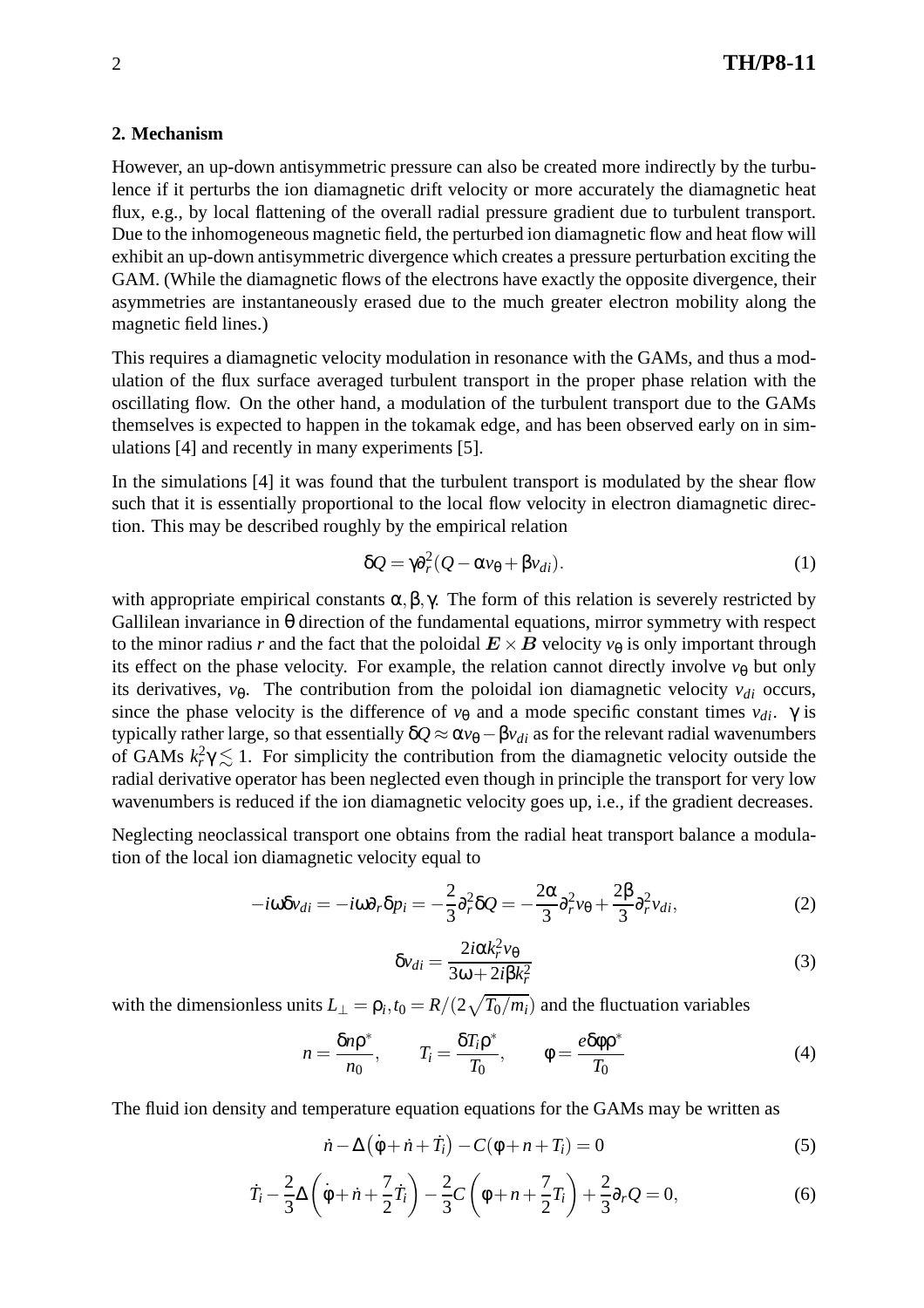3 **TH/P8-11**

where for simplicity of the following argument, in (6) parallel sound waves and heat conduction have been omitted. The geodesic curvature operator

$$
C \equiv \left(\nabla \times \frac{\boldsymbol{b}}{B}\right) \cdot \nabla \approx 2\left(\frac{\boldsymbol{b}}{B} \times \boldsymbol{\kappa}\right) \cdot \nabla, \qquad \boldsymbol{\kappa} = \partial_{\parallel} \boldsymbol{b}, \qquad \boldsymbol{b} = \frac{B}{B} \tag{7}
$$

computes the divergence of the  $E \times B$  and diamagnetic flows from  $\phi$  and *n*, *T<sub>i</sub>*, respectively. In circular geometry the geodesic curvature terms are simply  $C = \sin \theta \partial_r$ . The finite larmor radius (FLR) (or diamagnetic) heat flux requires the factor 7/2 instead of 1 in front of the second and third occurance of  $T_i$  in (6), which is shown below to be essential for the diamagnetic drive mechanism. The electrons may simply be taken to be adiabatic,

$$
n = \phi - \phi_0 \tag{8}
$$

where  $\phi_0 \equiv \langle \phi \rangle$  is the flux surface average of the electric potential and ion and electron density are equal due to quasineutrality. Assuming  $k^2 \rho_i^2 \ll 1$  (as is corroborated by turbulence simulations), the Laplace operators in  $(5,6)$  can be neglected, except when taking the flux surface average of (5), since then  $n_0 \equiv \langle n \rangle - \langle \phi \rangle - \langle \phi \rangle = 0$  due to equation (8), and the Laplacian contains the *only* time derivatives in the equation. The flux surface average of (5) reads

$$
-\Delta(\dot{\phi}_0 + \dot{T}_{i,0}) - \langle C(\phi - \phi_0 + n + T_i - T_{i,0}) \rangle = 0
$$
\n(9)

$$
\Leftrightarrow -\Delta\left(\dot{\phi}_0 + \dot{T}_{i,0}\right) - \langle C(2n + T_i - T_{i,0})\rangle = 0. \tag{10}
$$

Integrating this equation over *r*, noting that  $\Delta \equiv \partial_r^2$  and  $v_\theta = \partial_r \phi_0$ ,  $v_{di} = \partial_r (n_0 + T_{i,0}) = \partial_r T_{i,0}$ yields

$$
\dot{v}_{\theta} + \dot{v}_{di} = -\langle (\sin \theta)(2n + T_i - T_{i,0}) \rangle.
$$
 (11)

The θ-dependence of the fluctuations can be obtained by combining (5) and (6), neglecting now the Laplacian and taking into account that *Q* is independent of θ,

$$
2\dot{n} + \dot{T}_i - \dot{T}_{i,0} - \frac{1}{3}C(8\phi + 8n + 13T_i) = 0.
$$
 (12)

$$
\Leftrightarrow 2\dot{n} + \dot{T}_i - \dot{T}_{i,0} - \frac{1}{3}C(8\phi_0 + 16n + 13T_i) = 0.
$$
 (13)

Using the additional assumption, that  $\omega/k_r \gg 1$ , i.e., that the phase velocity is much larger than the curvature drift velocity, one can neglect the curvature term acting on *n* and  $T_i - T_{i,0}$  in (13) and write

$$
2\dot{n} + \dot{T}_i - \dot{T}_{i,0} = \frac{1}{3}C(8\phi_0 + 13T_{i,0}) = \frac{1}{3}\sin\theta(8\nu_\theta + 13\nu_{di}).
$$
\n(14)

Inserting (14) into the time derivative of eq. (11) and carrying out the flux surface averages results in

$$
\ddot{v}_{\theta} + \ddot{v}_{di} = -\frac{1}{6} (8v_{\theta} + 13v_{di})
$$
\n(15)

With  $\omega_{GAM} = 2/\sqrt{3}$  in this simple model, the GAM velocity obeys thus the equation

$$
\omega^2(\nu_\theta + \delta \nu_{di}) = \omega_{GAM}^2 \left(\nu_\theta + \frac{13}{8} \delta \nu_{di}\right),\tag{16}
$$

resulting in the dispersion relation

$$
\omega^2 \left( 1 + \frac{2i\alpha k_r^2}{3\omega + 2i\beta k_r^2} \right) = \omega_{GAM}^2 \left( 1 + \frac{13}{8} \frac{2i\alpha k_r^2}{3\omega + 2i\beta k_r^2} \right). \tag{17}
$$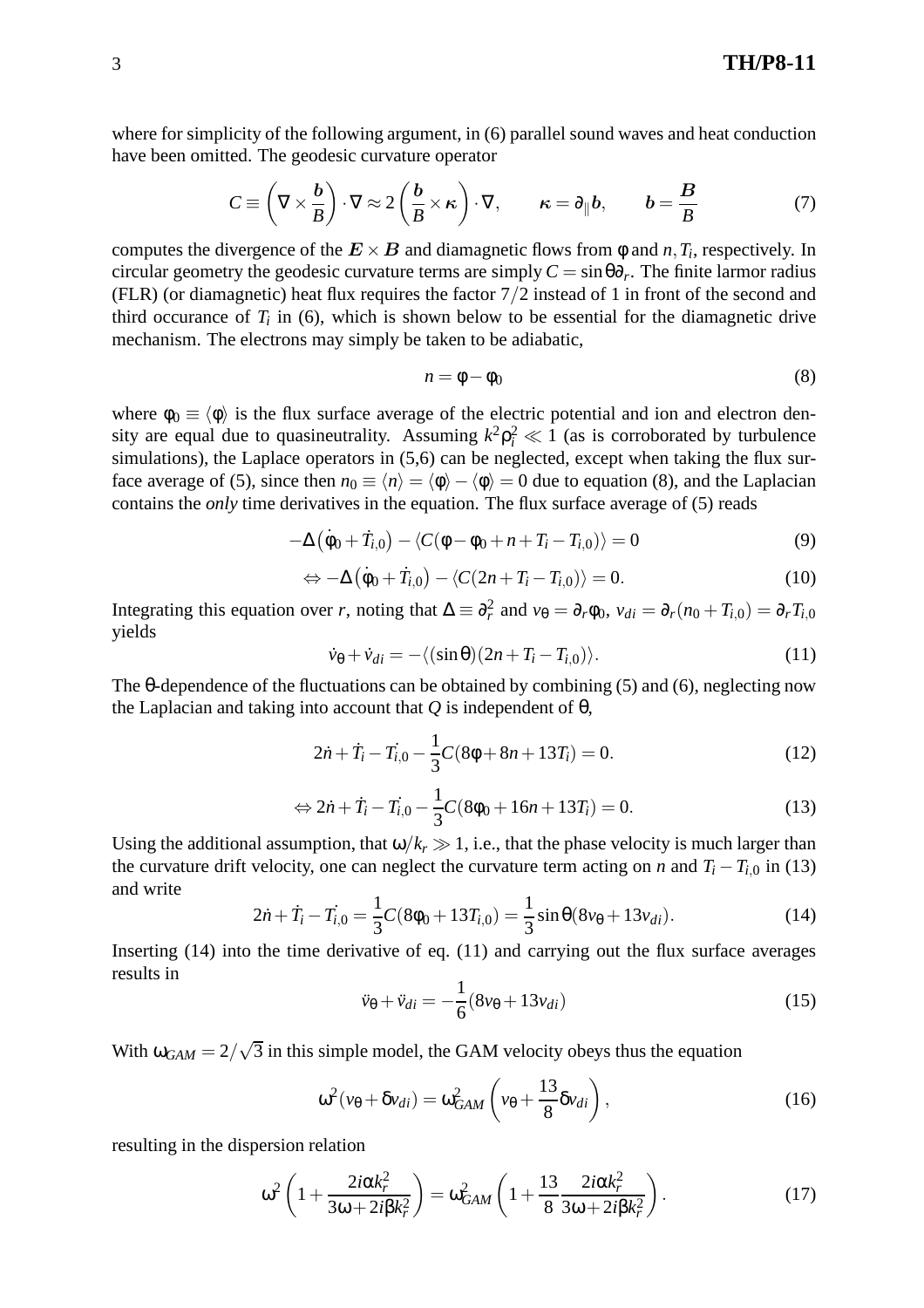

Figure 1: Color coded plots of GAM poloidal flow velocity (top), ion diamagnetic velocity (middle), turbulent ion heat flux (bottom) versus time and minor radius from a fluid turbulence simulation for parameters from the transitional regime [4].  $k_{r,max} = 0.4$  taking  $β \sim 3χ$ , where  $\chi$  is the heat diffusivity, which corresponds to a preferred GAM-Wavelength of about 20 in the units of this figure.

Note that without the FLR heat flux in eq. (6) the factor  $13/8$  in this equation were in fact be one and the diamagnetic terms would cancel exactly. The described GAM drive mechanism indispensibly requires the FLR heat flux.

To lowest order in  $\alpha$  the dispersion relation yields

$$
\omega \approx \omega_{GAM} + \frac{5}{8} \left( i \frac{3 \alpha k_r^2}{9 \omega_{GAM}^2 + 4 \beta^2 k_r^4} + \frac{2 \alpha \beta k_r^4}{\omega_{GAM} (9 \omega_{GAM}^2 + 4 \beta^2 k_r^4)} \right). \tag{18}
$$

The imaginary component indicates growth of the GAMs provided that  $\alpha$  is positive, i.e., that local poloidal flows in electron (ion) diamagnetic direction are accompanied by maxima (minima) of turbulent transport (as was observed computationally [4] and experimentally [6]).

The growth rate in Eq. 18 exhibits a maximum at a wavenumber  $k_{r,max} = \sqrt{3\omega/(2\beta)}$  depending on the sensitivity  $\beta$  of the turbulence to the gradients (essentially the differential diffusivity, about 2-3 times the turbulent diffusivity). Nonlinear effects beyond this toy model, the other two turbulent drive/damping terms mentioned above, and dissipation likely will reduce the growth rates overall while still basically conserving the wavelength scaling.

Fig. 1 shows a flux surface averaged flow velocity, ion diamagnetic velocity, ion heat flux versus time and minor radius from a fluid turbulence simulation for parameters from the transitional regime [4]. Note the characteristic diamagnetic-velocity double-layers caused by the ion heat flux modulation in phase with the GAMs. About 30% of the GAM-drive in this case stem from the diamagnetic velocity modulation.

Whether the above mechanism is an effective driver of the GAMs depends on the strength of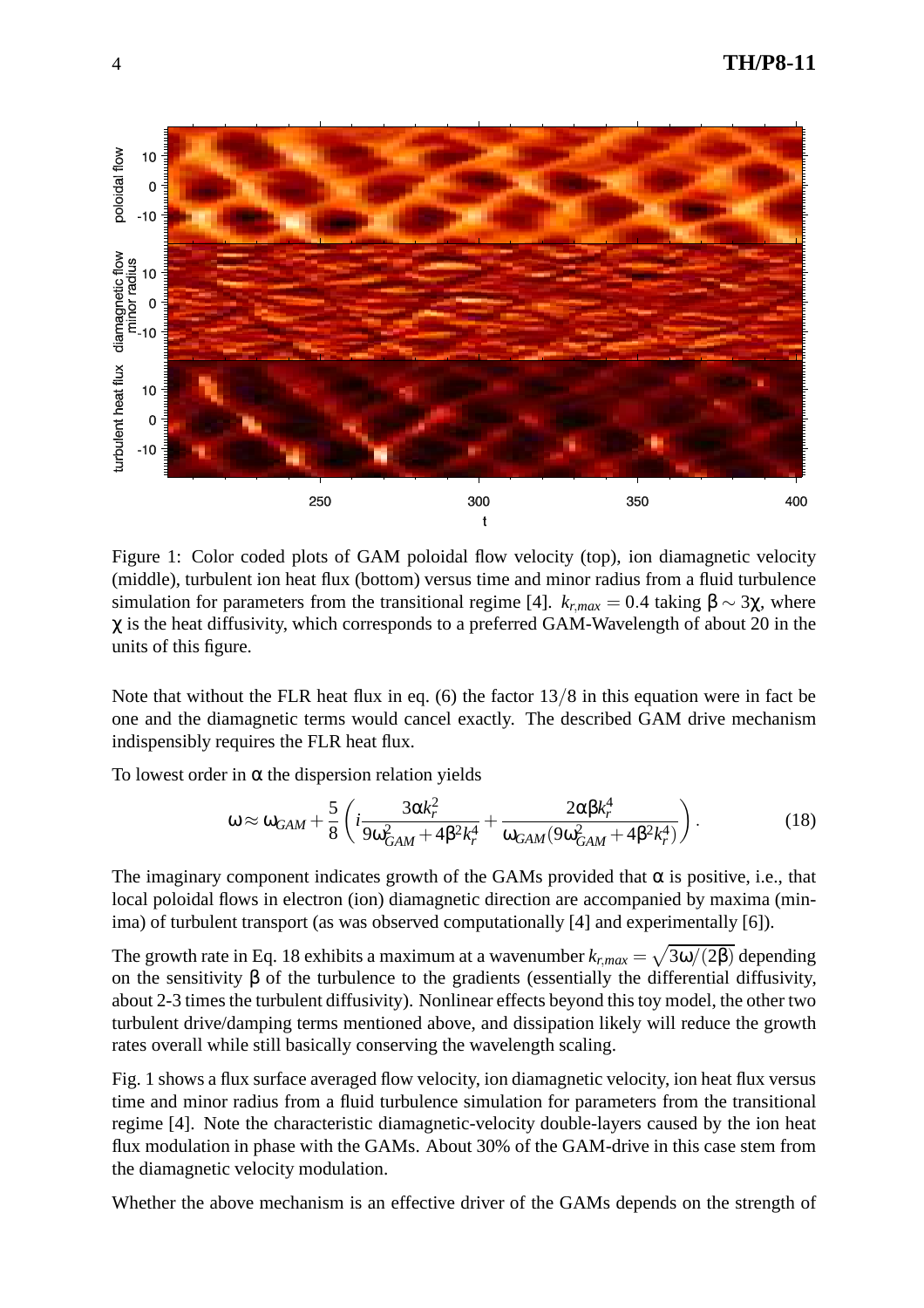

Figure 2: plots of flow (top) and turbulent heat flux (bottom) for the time evolution of an initially isolated single GAM peak

the transport modulation, the geometry controlling the importance of the diamagnetic drifts, and the ratio of turbulence time scales and GAM frequency. It is however persuasive that the estimate of the GAM wavelength derived from the above argument agrees with the observed one. In turbulence simulations for edge parameters, the described effect tendencially is a strong driver of the GAMs of equal importance to the other two.

### **3. Consequences**

As a striking consequence, the coupling of diamagnetic velocity and GAM can produce propagating fronts of high flow velocity and transport, which closely resemble avalanches – without necessity of a critical gradient: Fig. 2 shows the time evolution of an initially isolated single GAM peak (with turbulence) for identical background parameters as Fig. 1. The diamagnetic flow drive is strong enough to advance the flow and transport layer in radial direction (the preferred wave-number derived above fixes the phase velocity considering that the GAM frequency is mostly determined by linear physics) – although the linear dispersion relation would just result in a localised oscillation!

An interesting feature of the diamagnetic drive mechanism is that it offers the possibility of direct excitation of GAMs by resonantly modulated external heating (replacing turbulent transport in (1) with heating power). If the GAMs are detected by Doppler reflectometry, the achievable efficiency is certainly enough for diagnostic purposes such as to *actively* probe the GAM frequencies or to measure the turbulence response to the GAMs. Particularly exciting however is the prospect of a way to *artificially* set up a GAM pattern to control the transport.